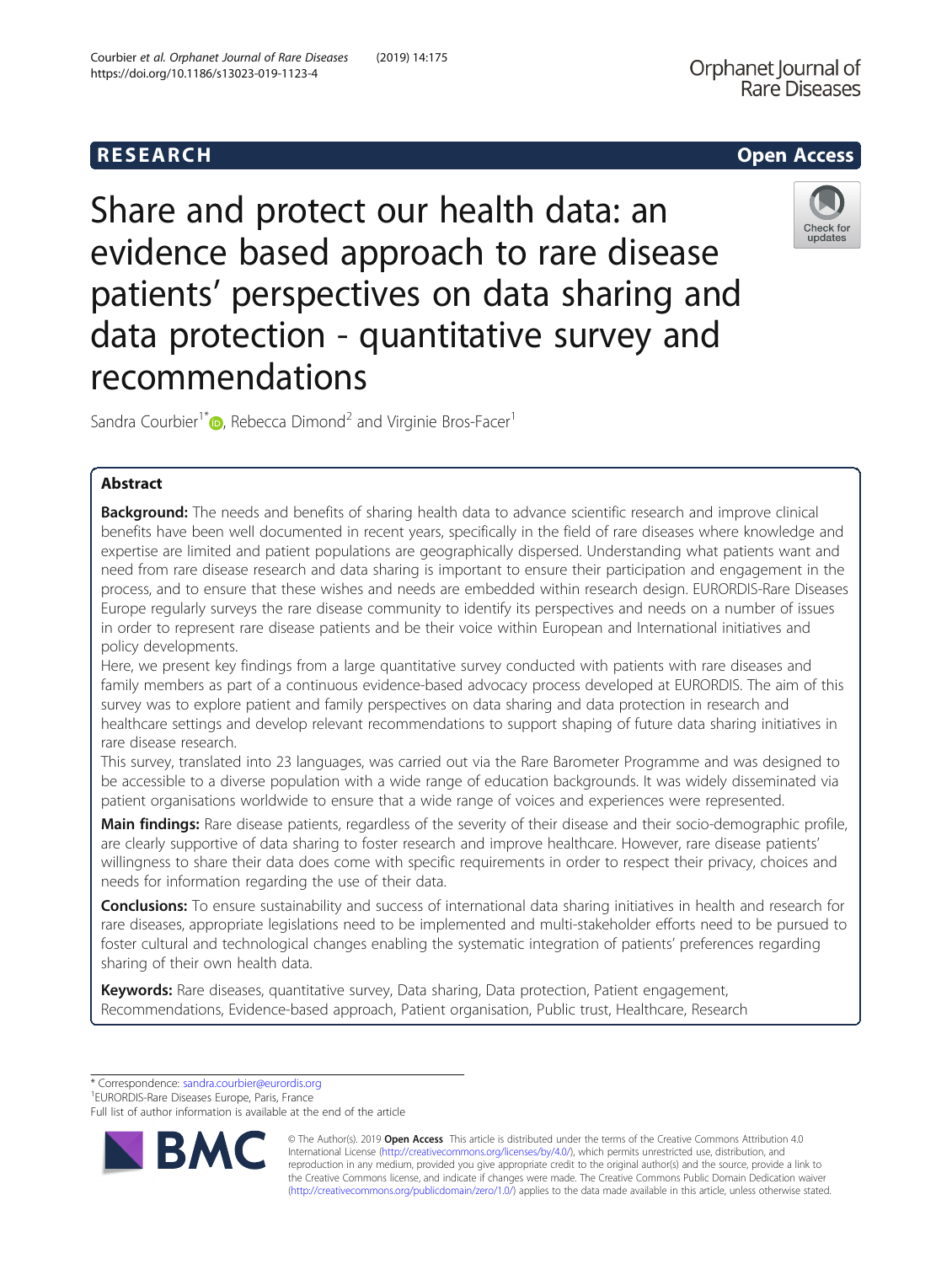## Introduction

We live in an information age with exponential increases in biomedical information available to support scientific advances and inform health care decisions. These developments are propelled by 'omic' research - genomics, transcriptomics, metabolomics, proteomics, etc. – made possible through the increased technical capacity to produce and store large datasets, amidst decreasing technical costs [\[39](#page-14-0), [44](#page-14-0)]. This move towards 'big data' has significant implications: the capacity to analyse collective biomedical information raises significant and challenging questions on how to exploit its potential while protecting the interests of individual contributors and stakeholders. Within this current landscape, there is an imperative to make effective and timely use of the data to ensure translation towards improvement in clinical outcomes. It is now broadly recognised that this is only possible through collective endeavours: the true potential of biomedical data can only be realised through its capacity to be combined and shared. Sharing data - rather than data operated in isolation from others - is now recognised as one of the most important ways to ensure benefits for all, including patients, families, scientists, funders, health care providers and future users of the healthcare systems. The basic principal behind data sharing is that the scientific community should, wherever possible, pool their data to gain the maximum benefit from it; this would be, for example, combining two or more datasets from researchers working in the same area, to make one large dataset, which then becomes more statistically significant.

High profile initiatives, focusing on both 'healthy' and disease-linked populations attest to the value of embedding data sharing in their design, and this is particularly evident for projects exploiting the potential of new genetic technologies which are propelling the big data revolution. The Human Genome Project, completed in 2003, which succeeded in mapping the human genome, was only possible through widespread international collaboration. A more recent example is the UK 100,000 Genomes Project, which was launched by Genomics England with the aim to sequence 100,000 genomes of NHS patients with the intention to support scientific and clinical advances, and to create an NHS genomic medical service.

Shared informational data enables a much deeper and broader understanding of the nature of disease and patient populations than was previously possible. It can provide a greater evidence base for improving clinical outcomes, informing clinical trials, and supporting the development of drugs and devices. It can also improve and speed up the diagnostic process, improve its accuracy and consequently reduce health costs. Overall, there are clear financial benefits in terms of reducing duplication and speeding up the process from bench to bedside. For example, Figueiredo [[20](#page-14-0)] argues that data sharing is a way of returning the investment that society has made in science through public funded research or charity. As a consequence, sharing data is imperative in the context of rare disease research. As most rare diseases have a genetic component, clinical benefits are now possible through the developments of genomic technologies, yet sharing rare disease data is further complicated by the nature of rare disease. There are more than 6000 rare diseases which represents great biomedical and clinical variability. Low prevalence rates, few if any centres of expertise and wide geographical spread can make it difficult to identify adequate numbers of patients at a local level to inform a valid evidence base. Thompson et al. [[44\]](#page-14-0) highlight an example of a trial for juvenile dermatomyositis, where 103 clinical centres were involved in recruiting 130 patients. Data sharing within, and across rare disease groups can produce knowledge more efficiently by minimising the potential for duplicated studies, but also reducing the burden of research on small yet willing patient communities [\[11](#page-14-0)].

The role of patient communities has been well documented in raising awareness of little known medical conditions and campaigning for access to research funding and healthcare resources [[2](#page-14-0)]. Patients with a rare disease are increasingly willing to engage with research as it often offers the only hope of accessing a diagnosis or benefitting from a treatment or a cure. Yet the willingness of patients and their families to support the scientific research agenda and engage with biomedical research and data sharing can leave them vulnerable. One of the problems with rare diseases has been that the hope and promises associated with developments in technologies have often been slow to translate into clinical outcomes, and that while there might be scientific merit, patient communities have often not experienced any benefit. At the extreme end, some have felt exploited in the race for scientific gain (see for example the problems within the research partnership focusing on Canavan Disease, as documented in Novas 2006).

This article contributes to the debate by identifying key issues about data sharing, enabling support for research while ensuring that participants are protected. Understanding what patients want from rare disease research and data sharing is important to ensure their participation and engagement in the process, and also to ensure that consideration of their needs are embedded within research design.

Although the benefits of sharing data are clear, there are numerous technical and regulatory boundaries which make sharing difficult and for many researchers, clinicians and institutions, still not standard practice. Data sharing requires a level of compatibility which can be difficult to implement in practice. With preferred systems and protocols,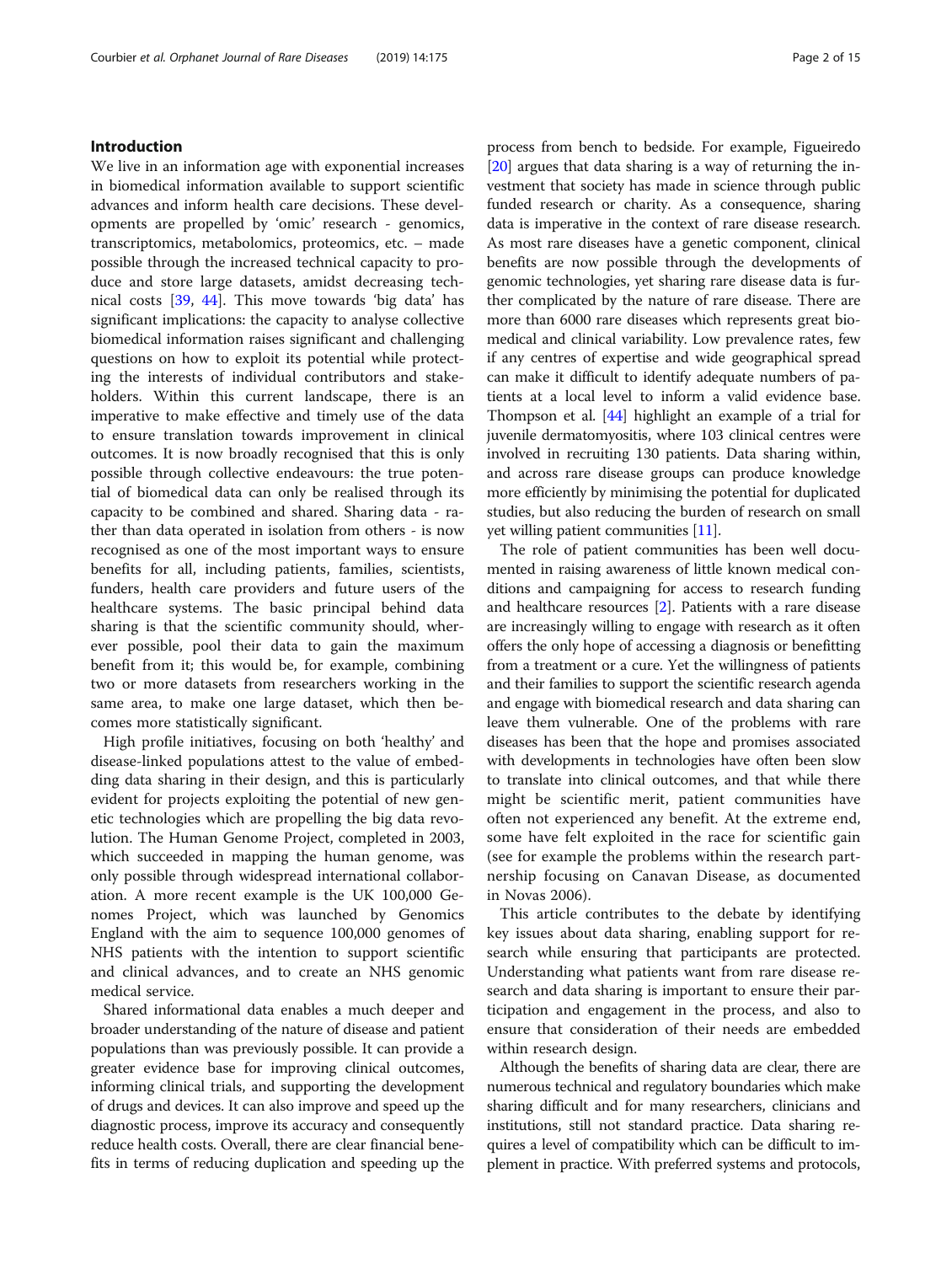practices which dictate what kinds of data can be collected and what can be done with it, these multiple systems, owned or managed by different institutions, different countries and different regulatory rules can be incompatible. However, aside from technical issues, there is a different kind of barrier noted by Contreras and Reichman [[8](#page-14-0)] and others, that many institutions do not have a 'culture' of sharing data which would make introducing new data sharing initiatives more difficult. Many researchers work closely within geographic, institutional or disciplinary boundaries. In the context of 'silo mentalities', sharing data is replete with concern about risking the personal and professional benefits gained through 'ownership' of data. The American College of Medical Genetics and Genomics position statement [[1](#page-14-0)] identified a 'pre-competitive space' where the benefits of sharing could be widely distributed. Although the College recognises that sharing of data is vital for ensuring genetic health care and securing improved clinical outcomes, it suggests that this will require a 'paradigm shift' in research and practice. Conflicting needs of contributors have been addressed by introducing an embargo period which protects the interests of scientific lead partners while ensuring that data can remain open and available to others [\[7](#page-14-0)].

The challenges faced by investigators in relation to data sharing are compounded by the hurdles inherent in rare disease research, including investigators' lack of knowledge and understanding of the context of rare disease, difficulties in accessing funding and developing new treatments [[25](#page-14-0)]. Although Griggs et al. [[25](#page-14-0)] are right to some extent in noting that rare disease patients are often willing research participants, there are many barriers to participation which need consideration. Key issues associated with data sharing, such as consent, anonymity and trust are important not only because they offer participants a level of protection in the research, but also because the way these issues are managed has significant implications for patients' perspectives on research and their willingness to engage.

Thompson et al. [[44](#page-14-0)] highlight how the risks of collecting, storing and manipulating large data sets are informational rather than physical. With much publicised cases of data hacking, data security is of course paramount, but there are more fundamental issues to consider: the production and availability of digital biomedical data has created concerns around privacy and consent, as well as ownership and control.

Understanding issues of consent within any biomedical field is often a priority for researchers. Yet informed consent can be rendered meaningless because of the complexity of the research and its purposes. This is particularly so in relation to the genomic revolution, where there is a long history of acknowledging complex issues around consent, and where there is often an acknowledged lag between research and treatment - the multifarious purposes for collecting and storing biomedical information compare with medical research with more tangible and local clinical applications. Consent around genetic medicine for example is complicated by the importance of collecting family data [[42](#page-14-0)] and gaining consent from children [\[6,](#page-14-0) [31](#page-14-0)]. It also has the potential for incidental findings [[27](#page-14-0)] and where future developments in technology and diagnostic capacity might mean re-contacting patients with new information [\[40](#page-14-0)].

Different models of consent which have been identified specifically in relation to rare disease patient communities include broad, dynamic and opt-in. Gainotti et al. [\[22](#page-14-0)] for example explored issues around patient consent for those involved in international collaborative rare disease research, and highlight, as others have done, the pressing need for advanced planning. They make a distinction between data that has already been collected (and which is bound to already received consent and its limitations) and new research which can be collected under new guidelines. They conclude that for newly collected data, "broadly described research purposes with ongoing updates for participants is the best current solution"  $([22]$  $([22]$  p1253). They see this as allowing the flexibility to adapt to new circumstances and technologies but also one that protects participants and ensures transparency.

McCormack et al. [[31\]](#page-14-0) found that patients valued being asked to re-consent when a research purpose changed. They stated that consent is "a social agreement", and decisions about research are not automatically conferred to the research team or ethics panel. Current practice within many countries and institutions has often been based on the premise that data re-use is less ethically contentious when it can be anonymised  $[11]$  $[11]$ . Anonymity is a complex issue in the case of biomedical information, made more difficult for rare disease patients because the risks of identification are higher due to the much smaller populations and made even more complex because of the frequent requirement to collect family data. The information which is important for characterising the biological nature of a particular rare disease are precisely the kinds of information which can identify the patient. With such small populations, identifying the name of the disease and the country of residence might be sufficient to identify an individual patient. Although discrimination on the basis of genetic information is regulated in the US (with the adoption of the Genetic Information Nondiscrimination Act of 2008) as well as across many EU countries, other countries have yet to initiate discussions about the risks associated with genetic knowledge. Offering rare disease patients the opportunity to have feedback, while protecting their identity through anonymity remains a challenge.

Rare disease patients' perspectives are needed to contribute to the debate on the management, sharing and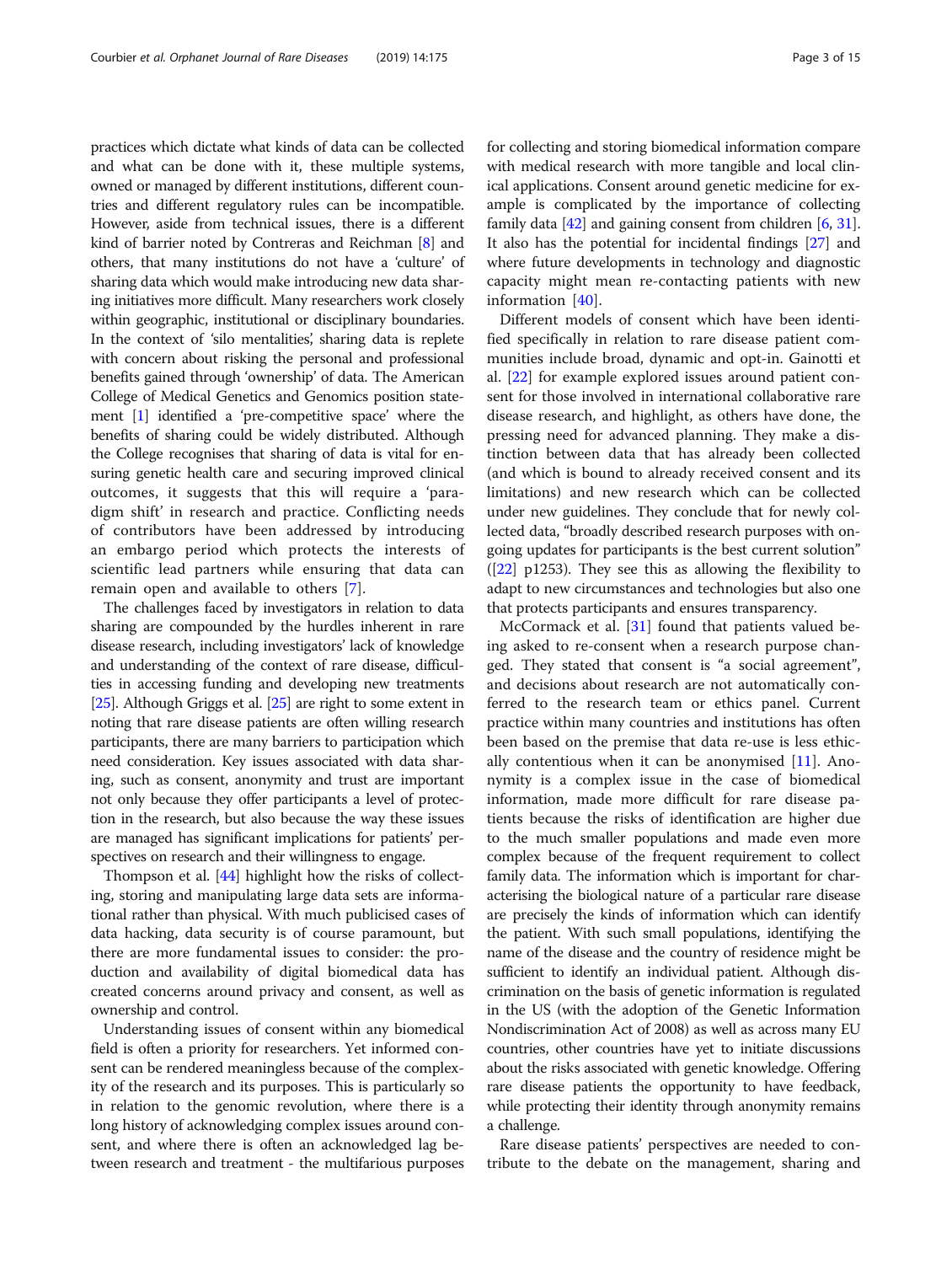protection of data, in order to reconcile tensions within the research process with what matters most to patients. McCormack et al. [[31](#page-14-0)] found that patients are aware of and concerned about questions of data security and misuse. They also recognised their vulnerability associated with having a rare disease and that knowledge generated through genomic developments and data sharing could lead to their discrimination.

The dominant picture which emerges from current research is that patients are willing to contribute their data but continue to have concerns about data sharing. The European Commission survey programme (Special Eurobarometer, 2018, [[14\]](#page-14-0)) for example identified that a sense of control is important for citizens involved in research, yet currently they often do not feel in control of what happens to their data. Trust is a key issue for patients involved in rare disease research, and it could be argued that this becomes even more evident in data sharing, with the onus on researchers, institutions and collaborations to recognise this as a responsibility. Focusing on those with a rare disease, McCormack et al. [[31](#page-14-0)] report that "participants have high levels of trust in public institutions" and they expect that institutions will, and should, recognise their right for their privacy, and their data to be protected and used effectively. Darquay et al. [[10\]](#page-14-0) found similar results, that patients (in their case members of a European leukodystrophies database) supported data sharing in order to generate greater knowledge and clinical outcomes. Patients wished for continued information and transparency, they demonstrated trust in the researchers and ethics committees to protect their interests, but most importantly, to enable research to progress.

Supporting continuous and open communication with participants might be onerous for researchers and collaborators, but it recognises the crucial role that participants play within the research process. Including patients at the design stage of projects can ensure the feasibility of research protocols, and can help ensure its success [[33\]](#page-14-0). More importantly, understanding the perspectives of patients and engaging them in the process is key for promoting and maintaining trust within the patient-research relationship, and highlights the importance of solidarity, reciprocity and co-production [\[34](#page-14-0)]. There are also issues about recruitment and retention. Researchers continue to stress the importance of informed consent, even though opting out could be problematic for research given such low numbers and the high value of participation. Gainotti et al. [\[22](#page-14-0)] for example underlines the crucial importance of supporting patients in expressing their informed consent and allowing the time, care and resources that this requires. A major concern linked to rare disease research, given the significance of participation is that, as the technology develops, or new purposes or collaborations are found, re-gaining consent

risks losing participants at each stage. Parallels can be drawn with the experience of recruitment and retention of minority research participants, where distrust is a significant barrier, and where community involvement and ongoing communication can support engagement.

The present survey and suggested recommendations are specifically relevant today in view of wider changes in regulation and attitudes towards data. The implementation of the General Data Protection Regulation (GDPR) engenders a greater awareness of the value of data, issues of ownership and privacy and highlights potential risks to participants  $[43]$ . Haeusermann et al.  $[26]$  $[26]$  $[26]$ explored the reasons why individuals shared their own personal health data online. They found that participants who were openly sharing their own data continued to have concerns about privacy, and that the motivation for sharing despite this risk was that it could lead to new developments. But they identified that choosing to make public their private data was based on a knowledge of, and compromise around, the risks and benefits. Thus a contradiction has emerged, between the widespread use of social media and a greater freedom in sharing data, amidst rising concerns about privacy [\[38](#page-14-0)].

The International Rare Diseases Research Consortium (IRDiRC) was established in 2011 in an effort to support global collaboration on research for rare diseases. RD-Connect was one of the first projects to be funded under the IRDiRC initiative (see  $[44]$  $[44]$ ). RD-Connect is a large EU-funded project aiming at developing an integrated platform connecting databases, registries, biobanks and clinical bioinformatics for rare disease research [[31,](#page-14-0) [44](#page-14-0)]. EURORDIS-Rare disease Europe is actively involved in IRDiRC activities as well as in RD-Connect, including the coordination of a Patient Advisory Council (PAC) to inform all project partners of issues important to patients and guaranteeing a patient-centric approach throughout the various activities [[29](#page-14-0)]. This survey forms part of a broader mixed methods approach to exploring perspective on data sharing and protection that was initiated through RD-Connect. The findings of related qualitative projects conducted through RD-Connect have previously been published [\[31\]](#page-14-0). Indeed the present quantitative survey represents an important contribution in providing a more detailed picture of the experiences and opinions of those living with a rare disease.

The present study is part of a continuous evidence-based advocacy process developed at EURORDIS. Evidencebased advocacy is generally described as involving the use of research to influence policy [[9,](#page-14-0) [28](#page-14-0)]. Evidence refers to a result or output of a research process that can include any process of investigation such as data collection, analysis and codification that can be used to inform policies. Evidence-based initiatives seek social transformation by advocating for the rights of the most vulnerable [[28](#page-14-0)]. As a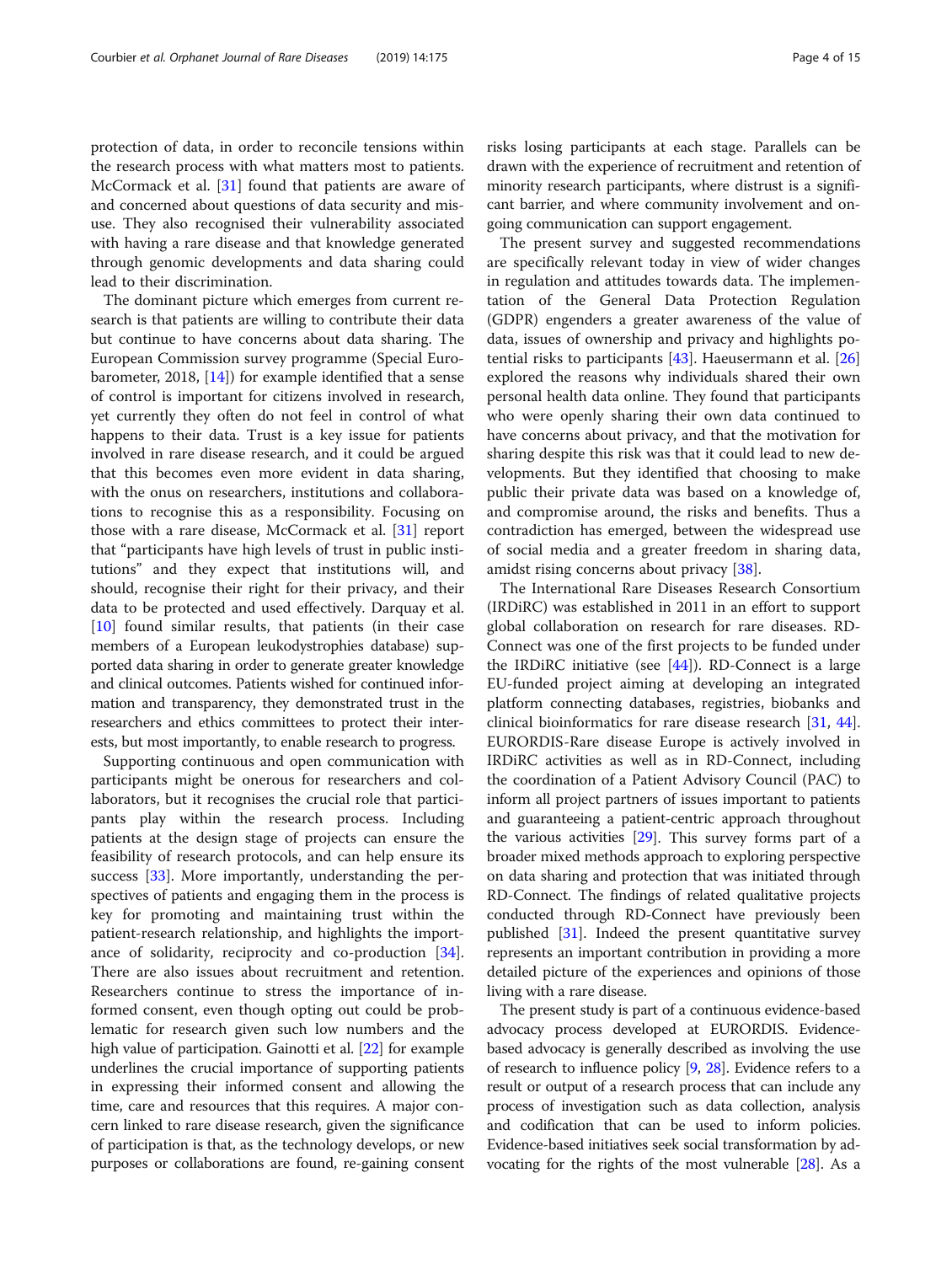European umbrella of rare disease patient organisations with over 800 members, part of EURORDIS' mission is to represent rare disease patients and be their voice within European initiatives, projects and policy developments that affect their daily lives. Requests for patient perspectives in health, research and social policy-making are on the rise as the benefits associated with evidence-based programmes or policies, as described by Brownson [\[4\]](#page-14-0), are being increasingly recognised and required by all stakeholders. The Rare Barometer programme is an initiative that uses social science research methods to collate and examine the perspectives of patients living with a rare disease and their family, ensuring their accurate representation in EURO-RDIS' advocacy work. The Rare Barometer programme hosts an international survey panel known as Rare Barometer Voices, which was designed to address the difficulties of making and sustaining contact with people living with a rare disease. Members of the Rare Barometer Voices panel agree to regularly take part in surveys. It is also designed to ensure diverse representation. Diversity is achieved by recruiting through various sources, including rare disease organisations, social care providers, Google and Facebook adverts. Information is provided through online channels (i.e. Facebook, twitter, emails) and other means of communications (e.g. leaflets distributed during rare diseases-related events). When individuals register for Rare Barometer Voices, they will be asked to provide socio-demographic information such as age, gender and country of living. The Rare Barometer Programme aims to collect rare disease patients' perspective on a variety of topics to provide general guidance and strategic information on relevant policies for rare disease patients and their families. This programme works towards identifying priorities and problems [[4](#page-14-0)] within the rare disease field, and measure their magnitude and seriousness. It contributes to policy-agenda setting at EURO-RDIS and to suggest alternative or more targeted policy approaches that may be taken to address difficulties encountered by rare diseases patients. In 2017 for example, within the framework of the European Union-funded INNOVCare project [\(https://innovcare.eu](https://innovcare.eu)), results of a survey among 3071 rare disease patients have served to assess unmet social needs of people living with a rare disease [\[17](#page-14-0)] which then contributed to the design of an innovative care pathway bringing together national resource centres for rare diseases and case managers.

## Materials and methods

This article presents findings from a large quantitative survey conducted with patients with rare diseases and family members from March to May 2018. The aim of this survey was to explore patients and family perspectives on data sharing and data protection in research and healthcare settings. It was designed to be accessible

to a diverse population with a wide range of education backgrounds: the survey was translated into 23 languages to make it accessible to non-English speakers, and was disseminated via patient organisations to patients who are not necessarily used to taking a position on a data-related policy issues, thus ensuring that a wide range of voices and experiences were represented.

There were three main objectives of this quantitative study. The first was to gain a better understanding of the opinions, expectations and concerns about data sharing of patients with a rare disease and their family members. Secondly, it was hoped that the findings of this project would complement previous work on patients' perspectives conducted through RD connect, either through confirming or refuting their main findings. Finally, it was expected that this project would lead to policy and research recommendations, to encourage researchers and healthcare stakeholders in charge of or participating in data-sharing initiatives to recognise the importance of understanding rare disease patient perspectives, and to encourage discussion about data sharing best practices.

The target population was patients living with a rare disease or family members (parents and close relatives) of over 16 years old. Fieldwork started in February 2018 and ended in April 2018. Rare Barometer Voices participants received an email to inform them about the launch of the survey and inviting them to take part. Those who did not reply received 4 reminders. One thousand three hundred sixty-four participants completed the questionnaire, yielding a response rate of 19%, which is comparable to similar studies.

Information about Rare Barometer Voices containing a link to the survey was also disseminated on social media and through the EURORDIS network of patient organisations, and 871 responses were received. Two thousand two hundred thirty-five responses were collected in total. Questionnaires completed to more than 80% only were kept, duplicates and responses from respondents outside the target population were excluded from the analysis. Two thousand thirteen responses were analysed. For more information on the repartition of the population see Additional file [1](#page-13-0) about the profile of the respondents, Additional file [2](#page-13-0) about the relationship with rare diseases, Additional file [3](#page-13-0) about the repartition by group of diseases, Additional file [4](#page-13-0) about diseases with more than 20 respondents included in the sample, Additional file [5](#page-13-0) about the repartition by country.

The questionnaire was designed in consultation with a topic expert committee representing diverse expertise: sociology, legal, computational biology, rare disease patient advocacy, ethics, patient reported outcome measurement and rare disease advocacy. It was also influenced by insights gained through the qualitative exercises linked to RD Connect [[44](#page-14-0)]: focus groups exercise [[31](#page-14-0)], Delphi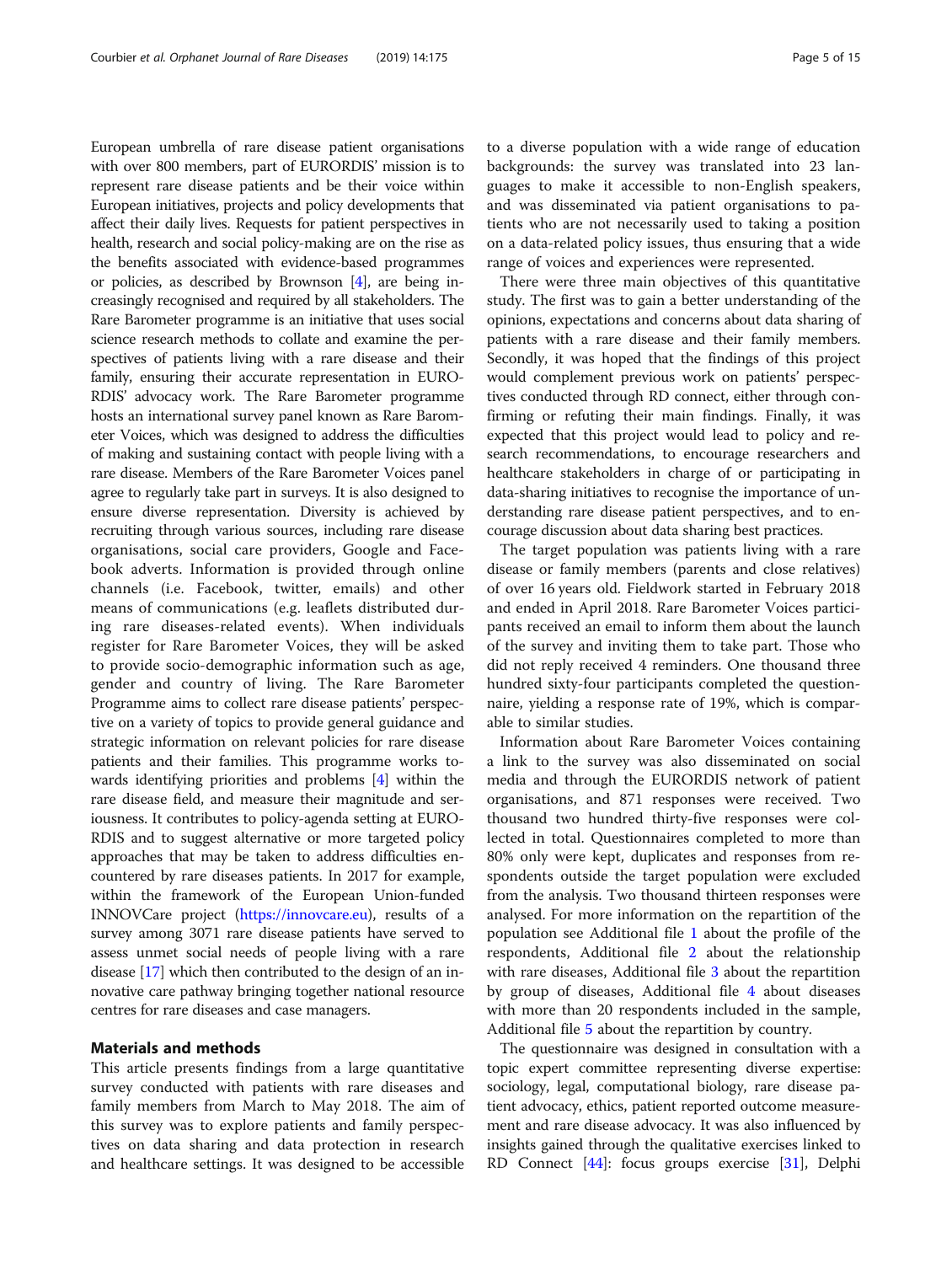exercise with 15 knowledgeable patients aiming at reaching consensus on data-sharing-related issues, group discussions with members of the Patient Advisory Council (PAC) of the RD Connect project. Particular questions were also influenced by previous quantitative surveys which have specifically focused on data sharing and data protection, including for example the European Commission survey programme (Special Eurobarometer, [[13](#page-14-0), [14](#page-14-0)]), which allows comparison between rare disease patients' perspectives and those of the general public.

The questionnaire was mainly composed of closeended questions with defined response categories, addressing the following areas:

- The degree of sensitivity attributed to different types of health-related information;
- The trust placed in different stakeholders that could be involved in data sharing initiatives;
- The different purposes for which they would be willing to share their data;
- The type of information rare disease patients would need to receive to engage in a data sharing project;
- The ways and the frequency to which they would want to receive information of the related projects;
- The degree of control they would want to have over their data; and.
- The risks associated with the potential disclosure of health data.

Descriptive statistics of responses are expressed in percentages. In order to improve readability and comprehension, most of the response categories and Likert scale items are grouped. In order to investigate sociodemographic factors associated with responses related to these areas, questions regarding sociodemographic profile and behaviour were included in the questionnaire and used as independent variables. These included gender, age, age at end of education, relationship to rare diseases (patient, carer, patient representative), use of social network, severity of the disease and perceived sensitivity of data. The Chi-Square test of independence was used to assess if there are significant differences between subgroups [[32\]](#page-14-0). When relations between dependent and independent variables were not significant (based on chi squared test) and  $p$  value above 0.05, results were not included in the description of the results. MAPI, partner of the Rare Barometer Programme and expert in medical translation and Linguistic Validation, provided the translation.

## Results

# Respondents widely support data sharing if done in the interest of rare disease patients

Almost all respondents would be willing to make their own health data or that of the person they care for available for research purposes, whether it is used to develop new treatments (97%), to improve research on diagnosis (97%) and/or to better understand mechanisms and causes of the disease (97%). A vast majority of the respondents are also willing to share their data in healthcare settings, 95% being in favour of sharing their data to receive additional specialist advice on their care. An overwhelming majority would also be keen to share their data to improve research on other diseases (90%) (Table 1).

The willingness to share data for the above purposes is shared across all socio-demographic categories (age, gender, level of education, severity of the disease), which shows a high level of consensus on the idea of sharing data for care-related matters. Only respondents aged 65 and over are slightly less likely to share their data to improve research on diseases other than theirs (84%).

However, only a small majority of the respondents (51%) are in favour of sharing their data for purposes not related to the medical field. The socio-demographic

Table 1 If given the opportunity, would you be willing to make your/the person you care for health information available for the purpose of

| $(n = 2013)$     | Number of people                                           | % of responses |
|------------------|------------------------------------------------------------|----------------|
|                  | Better understanding mechanisms and causes of your disease |                |
| Yes <sup>a</sup> | 1954                                                       | 97%            |
| No <sup>b</sup>  | 40                                                         | 2%             |
| Don't know       | 19                                                         | 1%             |
|                  | Developing new treatments for your disease                 |                |
| Yes <sup>a</sup> | 1953                                                       | 97%            |
| No <sup>b</sup>  | 41                                                         | 2%             |
| Don't know       | 19                                                         | 1%             |
|                  | Improving diagnosis of your disease or suspected disease   |                |
| Yes <sup>a</sup> | 1946                                                       | 97%            |
| No <sup>b</sup>  | 44                                                         | 2%             |
| Don't know       | 23                                                         | 1%             |
|                  | Receiving additional specialist advice on your care        |                |
| Yes <sup>a</sup> | 1915                                                       | 95%            |
| No <sup>b</sup>  | 76                                                         | 4%             |
| Don't know       | 22                                                         | 1%             |
|                  | Improving research and care on diseases other than yours   |                |
| Yes <sup>a</sup> | 1803                                                       | 90%            |
| No <sup>b</sup>  | 166                                                        | 8%             |
| Don't know       | 44                                                         | 2%             |
|                  | Carrying out research not related to the medical field     |                |
| Yes <sup>a</sup> | 1029                                                       | 51%            |
| No <sup>b</sup>  | 841                                                        | 42%            |
| Don't know       | 143                                                        | 7%             |

<sup>a</sup>lncludes those who responded either 'yes, definitely' or 'yes, probably <sup>b</sup>Includes those who responded either 'no, probably not' or 'no, definitely not' Because of rounding, percentage might not add up to exactly 100%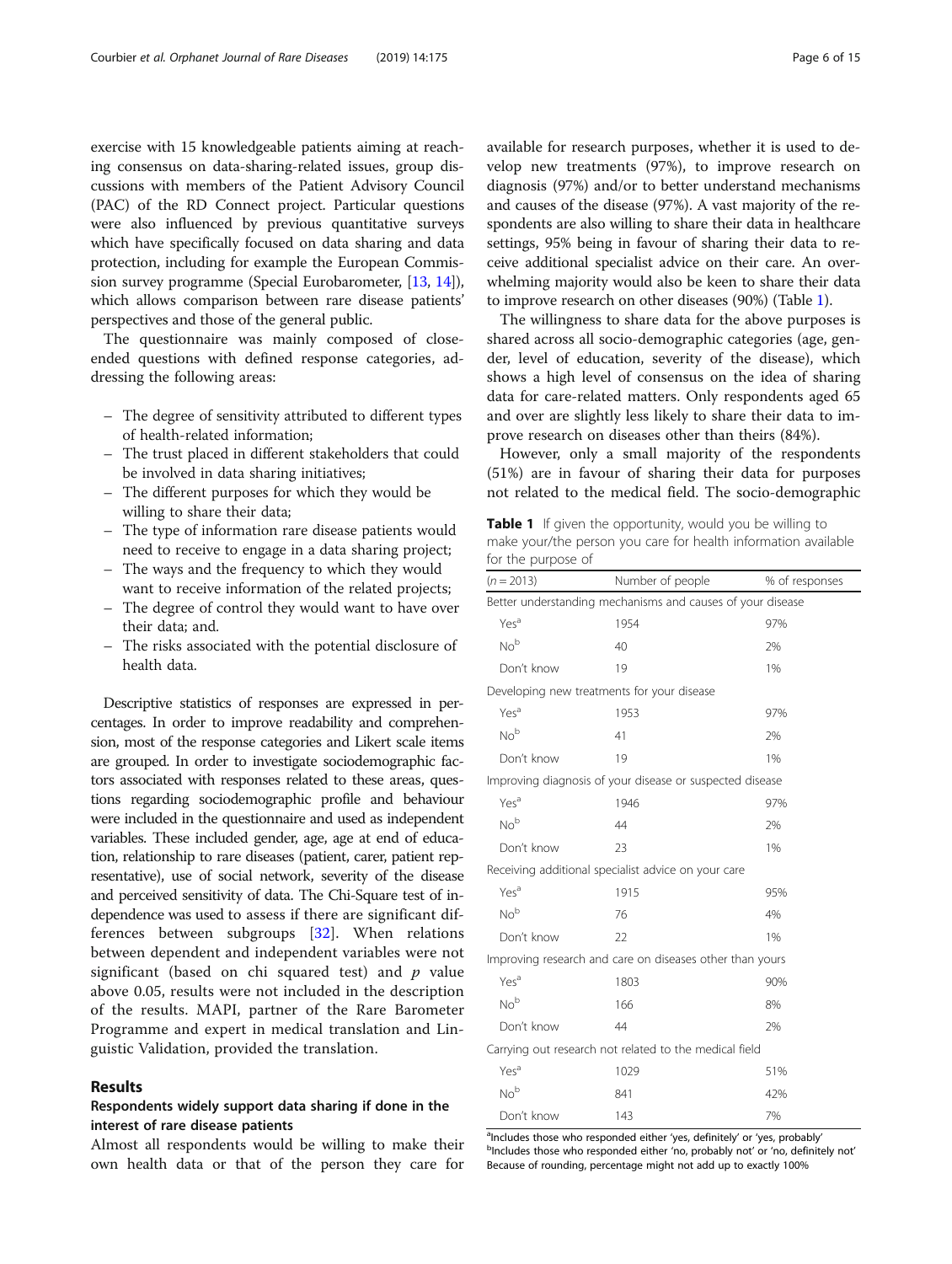<span id="page-6-0"></span>data show that respondents over 50 years old are less open to the idea of sharing data outside the medical field (45%) whereas the majority of respondents under 50 years old (55%) would be willing to share their data for this type of purpose. In addition, respondents with lower level of education are more open to sharing for nonmedical purposes (59%) than those with higher levels of education (48%). Rare disease patients with more severe diseases are more disposed to share their data for nonmedical purposes (64%) compared to those with less severe diseases (40%). Looking at country variations, it also appears that respondents from countries belonging to the European Union are less favourable (50% compared to 60% outside the EU) to share data for non-medical purposes. Lastly, respondents who are not active users on social media (who do not share information online everyday) are also less keen to share data outside the medical field: 43% compared to 54% among active users (who share information online everyday).

# Why participate in rare disease research? The possibility to discuss and learn about the rare disease are the main incentives for patients

Respondents were asked to choose elements that would encourage them to participate in data sharing projects among a list of seven elements. From this list, all items related to having the possibility to receive more information and to learn more about their rare disease were the most quoted, about three times more than other items on the list. 69% think that the possibility to learn more information about the disease would encourage them to participate, 66% chose the possibility to discuss and ask questions directly to professionals as their main incentive and 62% opted for the opportunity to be informed on the results of the project (Table 2).

Sociodemographic data show that respondents residing in countries outside the European Union are

particularly interested in learning more information about their disease: 73% think that the possibility to learn more information about the disease would encourage them to participate compared to 68% for those living in the European Union. The need for information varies across diseases from 45% of carers or patients affected by cystic fibrosis to 81% of patients or carers affected by systemic sclerosis (although the results should be considered with caution because of the variable and sometimes low number of respondents per disease).

Having the possibility to discuss the disease is of particular importance for carers (69% compared to 64% for patients) and this importance also varies across diseases, from 44% for sarcoidosis to 76% for myasthenia gravis.

Following the importance of gaining more information on the rare disease; options that would give patients and carers the possibility to have more control over the data are selected by about one quarter of the respondents: 27% declare that having the possibility to access their health information would encourage them to participate, 25% chose the possibility to withdraw their data at any time of the project- this option being more important for patients with higher level of education (27%) than those with lower level of education (18%) - and 24% opted for the option to be contacted if their information has been misused. The need to be recontacted in that case is a more important element for respondents living in the European Union (25%) than for respondents living outside the European Union (17%). Lastly, the possibility to decide at a later stage if they want to participate is quoted by only 17%.

# Opinions are divided on the sensitivity of different types of health information

Respondents were asked to report the level of sensitivity they associate to several types of health data. Respondents show mixed views about these levels of sensitivity: roughly half of them think that information on their disability

Table 2 From the list below, what are the three main options that would encourage you to participate in a project involving the sharing of your/the person you care for health information? (Please select the responses in priority order)

| ranny or four, the person four care for health information, pricase served the responses in phontfl order,   |                  |                |  |
|--------------------------------------------------------------------------------------------------------------|------------------|----------------|--|
| $(n = 2013)$                                                                                                 | Number of people | % of responses |  |
| The possibility to learn more information about your disease                                                 | 1382             | 69%            |  |
| The possibility to discuss and ask guestions directly to professionals involved in the project               | 1322             | 66%            |  |
| The possibility to be informed on the results of the project                                                 | 1251             | 62%            |  |
| The possibility to access your health information                                                            | 541              | 27%            |  |
| The option to withdraw the information at any point during the project                                       | 505              | 25%            |  |
| Being sure to be contacted if your information has been misused                                              | 478              | 24%            |  |
| Having the time to process the information and decide at a later stage on whether you<br>want to participate | 343              | 17%            |  |
| Other                                                                                                        | 46               | 2%             |  |
| I wouldn't give the possibility of sharing these health information                                          | 28               | 1%             |  |
| Don't know                                                                                                   | 25               | 1%             |  |

Several answers possible, so percentage does not total 100%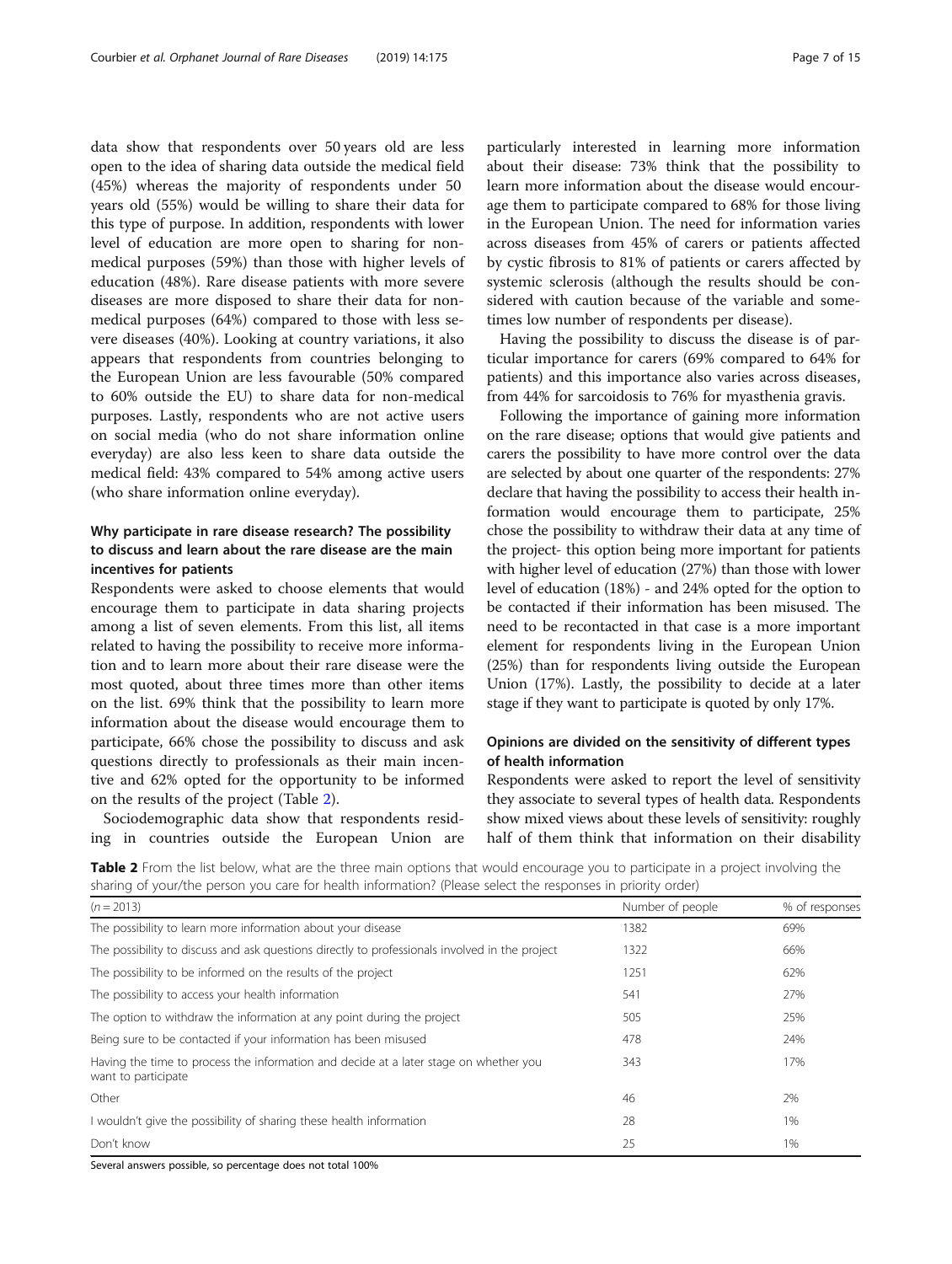Table 3 Imagine you are asked to participate in a project that involves sharing your/the person you care for health

information. In this context, how sensitive do you think each of the following types of information are?

| $(n = 2013)$                        | Number of people                                                         | % of responses |  |  |
|-------------------------------------|--------------------------------------------------------------------------|----------------|--|--|
| Information on your disability      |                                                                          |                |  |  |
| Sensitive <sup>a</sup>              | 1022                                                                     | 51%            |  |  |
| Not sensitive <sup>b</sup>          | 944                                                                      | 47%            |  |  |
| Don't know                          | 47                                                                       | 2%             |  |  |
| Genetic information on your disease |                                                                          |                |  |  |
| Sensitive <sup>a</sup>              | 986                                                                      | 49%            |  |  |
| Not sensitive <sup>b</sup>          | 961                                                                      | 48%            |  |  |
| Don't know                          | 66                                                                       | 3%             |  |  |
|                                     | Physiological data (e.g. blood pressure, results of biological analysis) |                |  |  |
| Sensitive <sup>a</sup>              | 960                                                                      | 48%            |  |  |
| Not sensitive <sup>b</sup>          | 1005                                                                     | 50%            |  |  |
| Don't know                          | 48                                                                       | 2%             |  |  |
| Symptoms of your disease            |                                                                          |                |  |  |
| Sensitive <sup>a</sup>              | 838                                                                      | 42%            |  |  |
| Not sensitive <sup>b</sup>          | 1141                                                                     | 57%            |  |  |
| Don't know                          | 34                                                                       | 2%             |  |  |
| Name of your disease                |                                                                          |                |  |  |
| Sensitive <sup>a</sup>              | 664                                                                      | 33%            |  |  |
| Not sensitive <sup>b</sup>          | 1315                                                                     | 65%            |  |  |
| Don't know                          | 34                                                                       | 2%             |  |  |

Because of rounding, percentage might not add up to exactly 100% a<br> **Includes those who responded either 'very sensitive' or 'fairly sensitive'**<br> **Pincludes those who responded either 'very not sensitive' or 'not sensitive'** <sup>b</sup>Includes those who responded either 'very not sensitive' or 'not sensitive'

(51/47), genetic information on their disease (49/48), physiological data (48/50) are sensitive (very or fairly sensitive). Symptoms (42/57) and names of the disease (33/65) are perceived as not sensitive (not very sensitive or not sensitive) by a majority of the respondents (Table 3).

The socio demographic analysis shows that older respondents (over 50 years old) tend to see all categories of health-related information -except information on disability- as more sensitive (53% for genetic information, 50% for physiological data, 44% for symptom of the disease, 35% for the name of the disease) than younger respondents (below 50 years old: 47% for genetic information, 46% for physiological data, 40% for symptom of the disease, 32% for the name of the disease). Women (52%) perceive information on disability as more sensitive than men (46%). The perceived sensitivity of any types of the above information - except information on disability - is higher among respondents who present themselves as patient representatives (59% for genetic information, 54% for physiological data, 50% for symptom of the disease, 42% for the name of the disease).

Genetic information is of particular concern among patient representatives: 35% think that genetic information is very sensitive (as it appeared in the questionnaire) compared to only 27% of carers and 23% of patients.

Looking at the results of this question as a dependant or explanatory variable also shows that the willingness to share data is very lightly affected by the perceived sensitivity of data: respondents who perceive all type of the above health-information as sensitive are more than 90% to be willing to share their data for each healthrelated purposes.

Respondents who think their data is sensitive require more control over their health information (54%). Results also demonstrate that the willingness to share and to control data are not contradictory: respondents who are used to share information online are also asking for control over their data (45% of those who use social network provide a grade of 5 – full control). This is scored even greater among those who never share information online (56%).

# Patients want to keep control over the data they are sharing

Being in favour of sharing their data does not preclude respondents from wanting to keep control on the whole data sharing process. On a scale from 1 to 5 on which 1 represents having no control and 5 having the full control over their data, almost no respondent declare that they do not request any control over their data (1%). Respondents are overwhelmingly in favour of keeping the strictest control on their data: 47% choose a grade of 5 and 33% a grade of 4 (Table 4).

Looking at sociodemographic data, women (48% selected give a grade of 5) are more prone to request control over their data than men (42%). Respondents residing in the European Union are also in favour of more control (48% selected grade 5) than respondents coming from countries outside the European Union (37%).

Table 4 Still in the situation in which you/the person you care for are sharing your health information. On a scale from 1 to 5, how much control would you like to have over this information?

| $(n = 2005)$                                                     | Number of<br>people | % of responses |
|------------------------------------------------------------------|---------------------|----------------|
| 1 - No control (on who, how and<br>why using your information)   | 21                  | 1%             |
| $\mathfrak{D}$                                                   | 77                  | 4%             |
| 3                                                                | 301                 | 15%            |
| $\overline{4}$                                                   | 671                 | 33%            |
| 5 - Full control (on who, how and<br>why using your information) | 935                 | 47%            |

Because of rounding, percentage might not add up to exactly 100%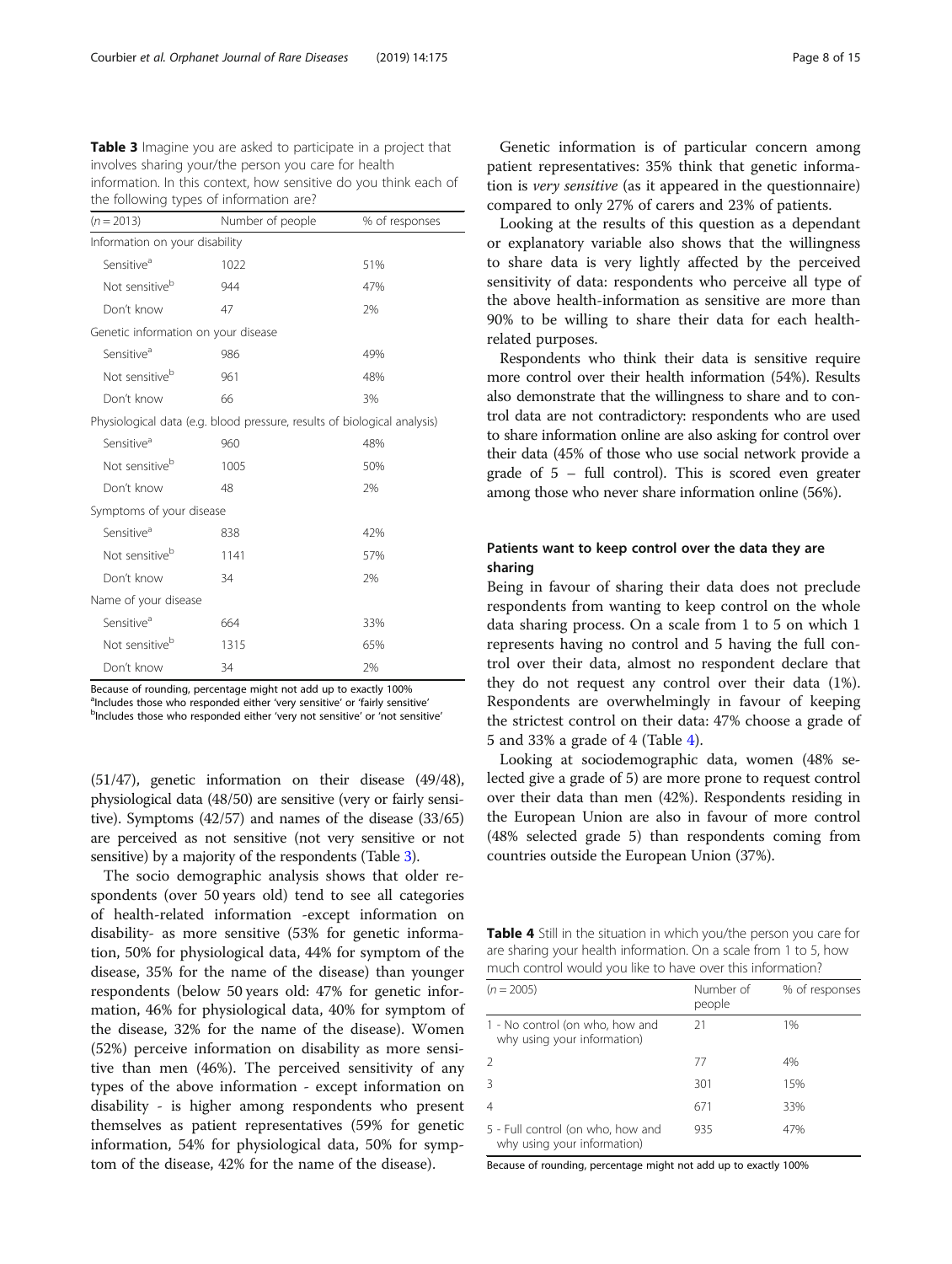# The uses of data under unchosen circumstances are the mains risks associated with sharing data

In line with the importance attached to controlling their data, rare disease patients are concerned that their data could be used by third parties with which they would not have chosen to share their data (50%). For most this is the most prominent risk they associate with the disclosure of their personal data. They are almost equally concerned that their data could be used in a context they would not have chosen (47%). The third risk would be to see their information being used without being aware of it (35%).

More than one third of the respondents are apprehensive of becoming victims of discrimination (34%) as well as their identity being used for fraudulent purposes (32%). Uses that could produce direct and harmful consequences such as becoming victim of a fraud (20%) or their personal safety being at risk (12%) are less seen as potential risks for rare disease patients than the previous ones (Table 5).

Table 5 Below is a list of potential risks. According to you, what are the most important risks connected with disclosure of your personal or health information? (Please select three responses in priority order)

| $(n = 2013)$                                                                                                                           | Number of<br>people | % of<br>responses |
|----------------------------------------------------------------------------------------------------------------------------------------|---------------------|-------------------|
| Your information being shared with third<br>parties (companies or government agencies)<br>without your consent                         | 978                 | 50%               |
| Your information being used in different<br>context from the ones where you disclosed it                                               | 915                 | 47%               |
| Your information being used without your<br>knowledge                                                                                  | 683                 | 35%               |
| Becoming the victim of discrimination (e.g. in<br>job recruitment, being charged higher prices,<br>not being able to access a service) | 662                 | 34%               |
| Your online identity being used for fraudulent<br>purposes                                                                             | 620                 | 32%               |
| Your information being used to send you<br>unwanted commercial offers                                                                  | 407                 | 21%               |
| Becoming a victim of fraud                                                                                                             | 392                 | 20%               |
| Your personal information being stolen                                                                                                 | 348                 | 18%               |
| Your personal safety being at risk                                                                                                     | 314                 | 16%               |
| Your views and behaviours being<br>misunderstood                                                                                       | 177                 | 9%                |
| Your reputation being damaged                                                                                                          | 100                 | 5%                |
| Your personal information being lost                                                                                                   | 89                  | 5%                |
| I wouldn't give the possibility to share<br>my health data                                                                             | 28                  | 1%                |
| None                                                                                                                                   | 19                  | 1%                |
| Other                                                                                                                                  | 11                  | 1%                |

Several answers possible, so percentage does not total 100%

# Rare disease patients show higher level of confidence in not-for-profit stakeholders

Respondents were asked whether they trust various authorities and type of organisations to handle and use their health information carefully. Trust in not-for-profit stakeholders (89% for medical doctors, 79% researchers from non-profit organisations, 77% for patient organisations, 69% for healthcare professionals other than medical doctors) is considerably higher than trust in for profit stakeholders. Among stakeholders from the not-for-profit sector, medical doctors involved in the respondents' healthcare are the most trusted (almost 9 in 10 respondents). Similarly, confidence in patient organisations is very high (77%). Patients representatives show a high level of confidence (83%) toward this type of organisation, but so do patients (83%) and carers who do not identify themselves as representative (76%). Opinions on governments and institutions from the respondents' country are more divided (48% show confidence compared to 47% who show little confidence), but more confidence is stated towards governments and institutions from the European Union (51%) than from other countries (31% compared to 61%). Crossanalysis shows that patient representatives tend to trust their government (60% confident compared to 38%) more than patients (47% confident compared to 49% not confident) or carers (54% confident compared to 43% not confident) who are not engaged in advocacy activities. Sociodemographic tables also show that more educated respondents (those who finished education when they were 20 or more) tend to trust government and institution from their country more (53%) than those who finished school earlier (44% among those who finished school before 20 years old) (Table [6](#page-9-0)).

Regarding the private sector, opinions are divided about researchers working for the pharmaceutical industry (45% are in favour and 50% are opposed). However, a large majority of the respondents are opposed to sharing their data with insurance companies (16% are in favour and 80% are opposed). Sociodemographic analysis shows that the older respondents are less likely to trust the private sector: 57% of respondents under 25 trust researchers from pharmaceutical industry compared to 36% for respondents over 65 and only 28% compared to 9% for insurance companies.

# Opinions are fragmented on whether responsibility could be delegated to an ethics committee

A relative majority (49%) would allow an ethics committee to decide on their behalf with whom their information could be shared, 43% are against the idea and 8% do not have an opinion. The sociodemographic data shows that men (58%) are more disposed to let an ethics committee decide for them than women (46%). Willingness to delegate responsibility to an ethics committee corresponds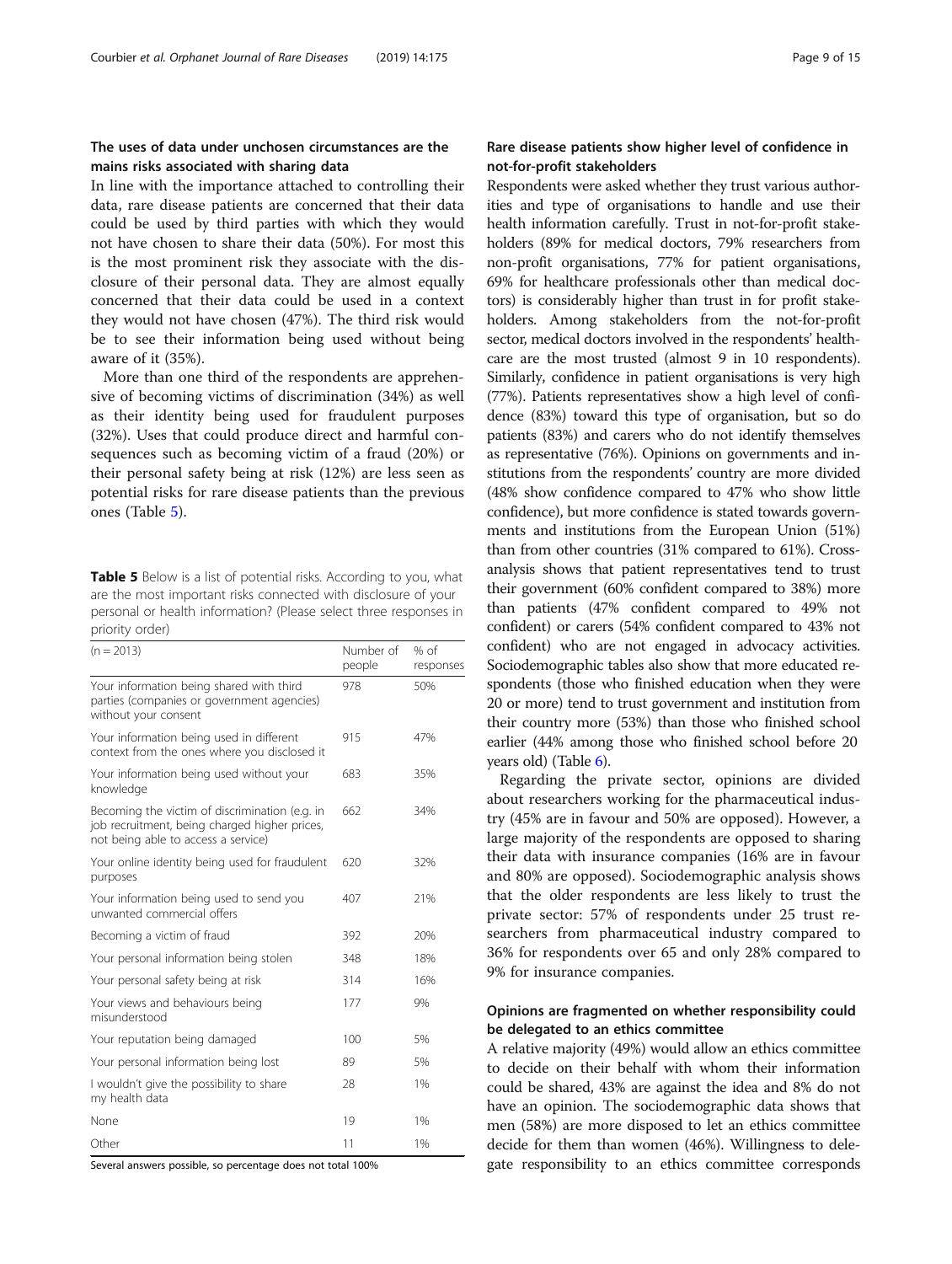<span id="page-9-0"></span>Table 6 Imagine you are still in a situation in which you are asked to participate in a project that involves sharing your/the person you care for health information. People involved in the project can belong to different types of organisations. How much confidence do you have in each of them to handle and use your health information carefully?

| Medical doctor involved in                                                     | Confidence <sup>a</sup>        | 1795 | 89% |
|--------------------------------------------------------------------------------|--------------------------------|------|-----|
| your healthcare                                                                | Little confidence <sup>b</sup> | 198  | 10% |
|                                                                                | Don't know                     | 20   | 1%  |
| Researcher from a non-profit                                                   | Confidence <sup>a</sup>        | 1592 | 79% |
| organisation (e.g. university or<br>public hospital)                           | Little confidence <sup>b</sup> | 360  | 18% |
|                                                                                | Don't know                     | 61   | 3%  |
| Patient organisation                                                           | Confidence <sup>a</sup>        | 1546 | 77% |
|                                                                                | Little confidence <sup>b</sup> | 391  | 19% |
|                                                                                | Don't know                     | 76   | 4%  |
| Healthcare professionals other                                                 | Confidence <sup>a</sup>        | 1381 | 69% |
| than medical doctors (e.g. dentists,<br>pharmacists, nurses, physiotherapists) | Little confidence <sup>b</sup> | 571  | 28% |
|                                                                                | Don't know                     | 61   | 3%  |
| Government or institution from a                                               | Confidence <sup>a</sup>        | 1017 | 51% |
| country within the European Union                                              | Little confidence <sup>b</sup> | 860  | 43% |
|                                                                                | Don't know                     | 136  | 7%  |
| Government or institution from                                                 | Confidence <sup>a</sup>        | 988  | 48% |
| your country                                                                   | Little confidence <sup>b</sup> | 946  | 47% |
|                                                                                | Don't know                     | 79   | 4%  |
| Researcher from a private genetic                                              | Confidence <sup>a</sup>        | 956  | 47% |
| testing company                                                                | Little confidence <sup>b</sup> | 936  | 46% |
|                                                                                | Don't know                     | 121  | 6%  |
| Researcher from a pharmaceutical                                               | Confidence <sup>a</sup>        | 911  | 45% |
| or medical device company                                                      | Little confidence <sup>b</sup> | 1010 | 50% |
|                                                                                | Don't know                     | 92   | 5%  |
| Government or institution from a                                               | Confidence <sup>a</sup>        | 625  | 31% |
| country outside Europe                                                         | Little confidence <sup>b</sup> | 1219 | 61% |
|                                                                                | Don't know                     | 169  | 8%  |
| An insurance company                                                           | Confidence <sup>a</sup>        | 315  | 16% |
|                                                                                | Little confidence <sup>b</sup> | 1619 | 80% |
|                                                                                | Don't know                     | 79   | 4%  |

Because of rounding, percentage might not add up to exactly 100%

a<br>
Includes those who responded either 'a great deal' or 'quite a lot'<br>
produces those who responded either 'not very much' or 'none at <sup>b</sup>Includes those who responded either 'not very much' or 'none at all'

with increasing age. Respondents over the age 50 were more ready to delegate decisions (52% among respondents aged 50 to 64 and 59% among 65 and older) compared to younger respondents who are willing to delegate (40% under 24, 42% between 25 and 34 and 48% between 35 and 49). People residing outside the European Union are more willing to delegate to an ethics committee (67%) than those living in the European Union (46%) (Table 7).

Table 7 Would you allow an ethics committee to decide on your behalf with whom your information will be shared, how and why?

| $(n = 2005)$     | Number of people | % of responses |
|------------------|------------------|----------------|
| Yes <sup>a</sup> | 980              | 49%            |
| No <sup>b</sup>  | 863              | 43%            |
| Don't know       | 162              | 8%             |

Because of rounding, percentage might not add up to exactly 100% <sup>a</sup> Includes those who responded either 'yes, definitely' or 'yes, probably <sup>b</sup>Includes those who responded either 'no, probably not' or 'no, definitely not'

## Communicating with patients

When asked directly if they would like to be informed about the outcome of a data-sharing project in which they are participating, almost 100% of the respondents (99.7%) answer positively. This percentage is higher than the one presented earlier in the results chapter because is it not presented to respondents in competition with other items (62% opted for the opportunity to be informed on the results of the project, see Table [2\)](#page-6-0).

# Knowing about the outcome and understanding the main features of the project are the most important information for patients to receive

Receiving details on how the project could be beneficial to their disease or other diseases is the most important piece of information for the respondents (80% of the sample selecting this option, compared to much lower

Table 8 From the list below, what are the three main pieces of information about the project that would be important for you to receive? (Please select three responses in priority order)

| $(n = 2013)$                                                                                                                               | Number of<br>people | % of<br>responses |
|--------------------------------------------------------------------------------------------------------------------------------------------|---------------------|-------------------|
| Detail on how the project could be beneficial<br>for your disease or other diseases                                                        | 1605                | 80%               |
| Brief summary of the key information necessary<br>to understand the main aspects of the project                                            | 1032                | 51%               |
| Information about the data management rules<br>(ie. how access to my health information will<br>be granted or is there an ethical review?) | 988                 | 49%               |
| Information about professionals involved in<br>the project who can access the health<br>information (e.g. their biography)                 | 797                 | 40%               |
| Information on how professionals involved<br>in the project might benefit professionally<br>from accessing my health information           | 750                 | 37%               |
| Information on the measures taken to<br>prevent security breaches                                                                          | 561                 | 28%               |
| Don't know                                                                                                                                 | 64                  | 3%                |
| I wouldn't give the possibility of sharing<br>these health information                                                                     | 28                  | 1%                |
| Other                                                                                                                                      | 26                  | 1%                |

Several answers possible, so percentage does not total 100%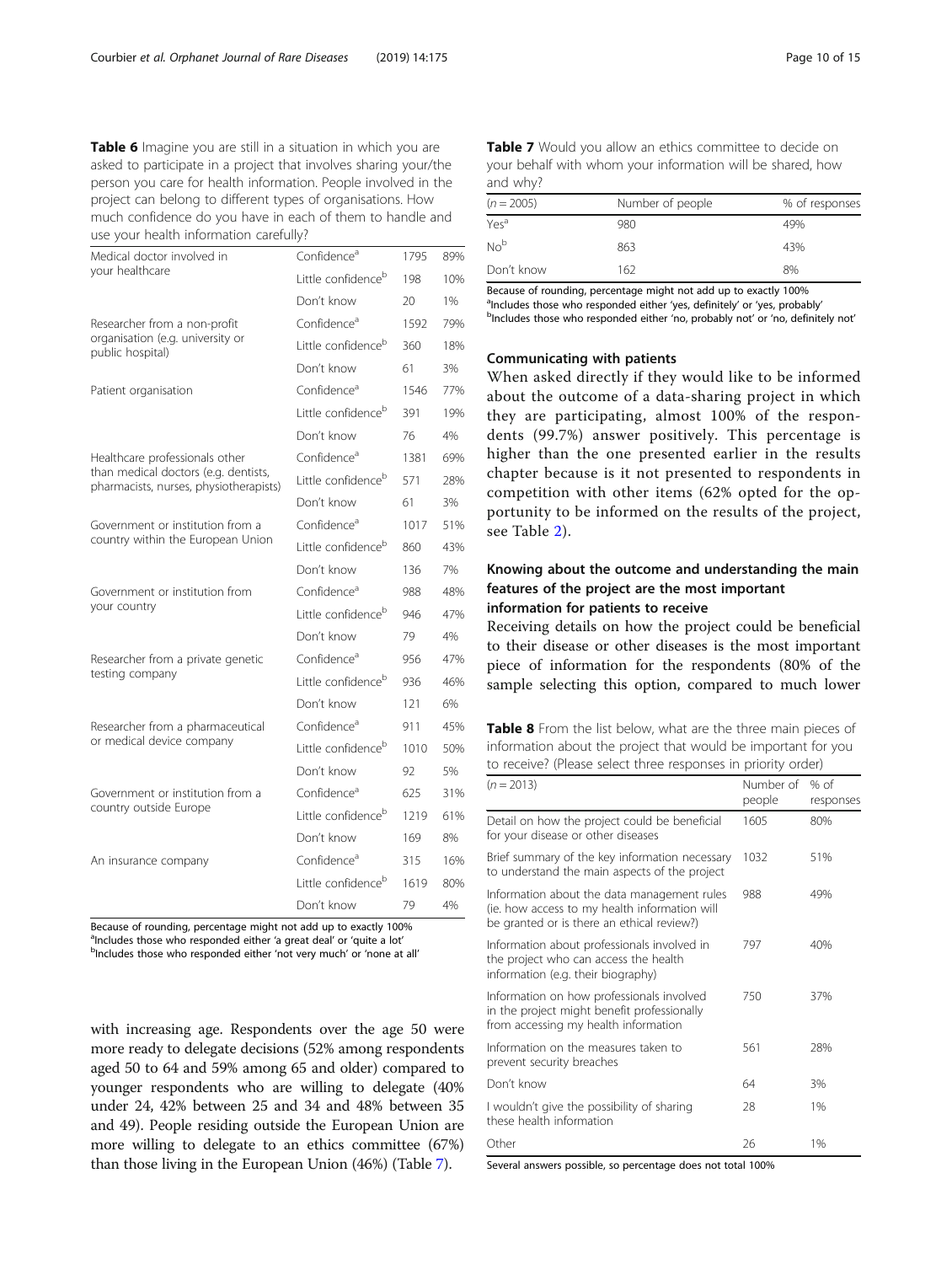percentages selecting the rest of the possibilities). Around half of the respondents want to receive an easily understandable summary of project (51%) and information about the management rules (49%). Around 40% want to know about the professionals involved in the project and how these professionals might benefit from the project. Information on measures taken to prevent security breaches are selected by less than one third of the respondents (28%) (Table [8](#page-9-0)).

The hierarchy of importance does not vary significantly across socio-demographic categories.

# Respondents favour most common way of receiving information such as emails or face to face discussion

About 9 in 10 of the respondents would like to be informed by emails or during face-to-face discussions, these opinions are equally shared across socio-demographic categories. 85% would like to receive information through a dedicated website, but this option is favoured by respondents who are active users on social media (89%) compared to those who are not social media users (77%). Almost 7 in 10 would be prepared to attend a conference to learn about the project in which their data is involved, which is less than other items but still represents a large

Table 9 Would you like to be informed about the outcome of the project through each of the following means?

| $(n = 2005)$          | Number of people                                                   | % of responses |
|-----------------------|--------------------------------------------------------------------|----------------|
| Emails                |                                                                    |                |
| Yes <sup>a</sup>      | 1863                                                               | 93%            |
| No <sup>b</sup>       | 127                                                                | 6%             |
| Don't know            | 15                                                                 | 1%             |
|                       | Face to face discussion with professionals involved in the project |                |
| Yes <sup>a</sup>      | 1718                                                               | 86%            |
| No <sup>b</sup>       | 235                                                                | 12%            |
| Don't know            | 52                                                                 | 3%             |
| A dedicated website   |                                                                    |                |
| Yes <sup>a</sup>      | 1706                                                               | 85%            |
| No <sup>b</sup>       | 250                                                                | 12%            |
| Don't know            | 49                                                                 | 2%             |
| Attending conferences |                                                                    |                |
| Yes <sup>a</sup>      | 1349                                                               | 67%            |
| No <sup>b</sup>       | 558                                                                | 28%            |
| Don't know            | 98                                                                 | 5%             |
| A mobile app          |                                                                    |                |
| Yes <sup>a</sup>      | 1119                                                               | 56%            |
| No <sup>b</sup>       | 819                                                                | 41%            |
| Don't know            | 67                                                                 | 3%             |

Because of rounding, percentage might not add up to exactly 100% a<br>
Includes those who responded either 'yes, definitely' or 'yes, probably'<br>
Pincludes those who responded either 'no probably not' or 'no definiti

<sup>b</sup>Includes those who responded either 'no, probably not' or 'no, definitely not'

majority of the respondents. Opinions on receiving information through a mobile app are more divided. Respondents below the age of 50 (59% under 24, 70% between 25 and 34) are much more open to consulting a mobile app than respondents over 50 (49% among 50–64, 37% among 65 years old and older). Respondents coming from countries outside the EU are also more disposed to receiving information through a mobile app (62%) compared to EU residents (55%) (Table 9).

The ideal frequency to be informed for a majority of the respondents is once a month (55%). It can also be noted that some respondents would favour more frequents updates (21%), in particular respondents under 35 years old (31% among under 24 and 27% among 25–34 years old) and respondents coming from outside the European Union (31%) (Table 10).

# **Discussion**

The results of this large quantitative survey strongly substantiate previous findings among a wider rare disease patient population. Rare disease patients and representatives, regardless of the severity of their disease and their socio-demographic profile, are clearly willing to share their data to foster research and improve healthcare. Results also show that the perceived sensitivity of data does not prevent rare disease patients to be willing to share them. This aligns with qualitative work focusing on the perspectives of rare disease patients on data sharing which showed that patients are positively disposed towards participating in research and allowing their own data or data from family members they care for to be shared internationally. Compared to the general population, rare disease patients seem to be more inclined to share their data. In a study carried out by YouGov in 2018 [[3\]](#page-14-0) in several European countries and among the general population, only 37% of the respondents declare that they would be ready to share their data to develop medicine and treatments. The support for data sharing in the context of rare disease research is aligned with the work undertaken by the European Reference Networks to establish a dedicated data-sharing platform enabling information exchange and mutual learning to improve rare disease patients' diagnosis and care, while also contributing to the development of research and

Table 10 And how often would you like to be informed about the outcome of the project?

| $(n = 2005)$        | Number of people | % of responses |  |
|---------------------|------------------|----------------|--|
| Several time a week | 112              | 6%             |  |
| Once a week         | 427              | 21%            |  |
| Once a month        | 1101             | 55%            |  |
| Once a year         | 241              | 12%            |  |
| Don't know          | 124              | 6%             |  |
|                     |                  |                |  |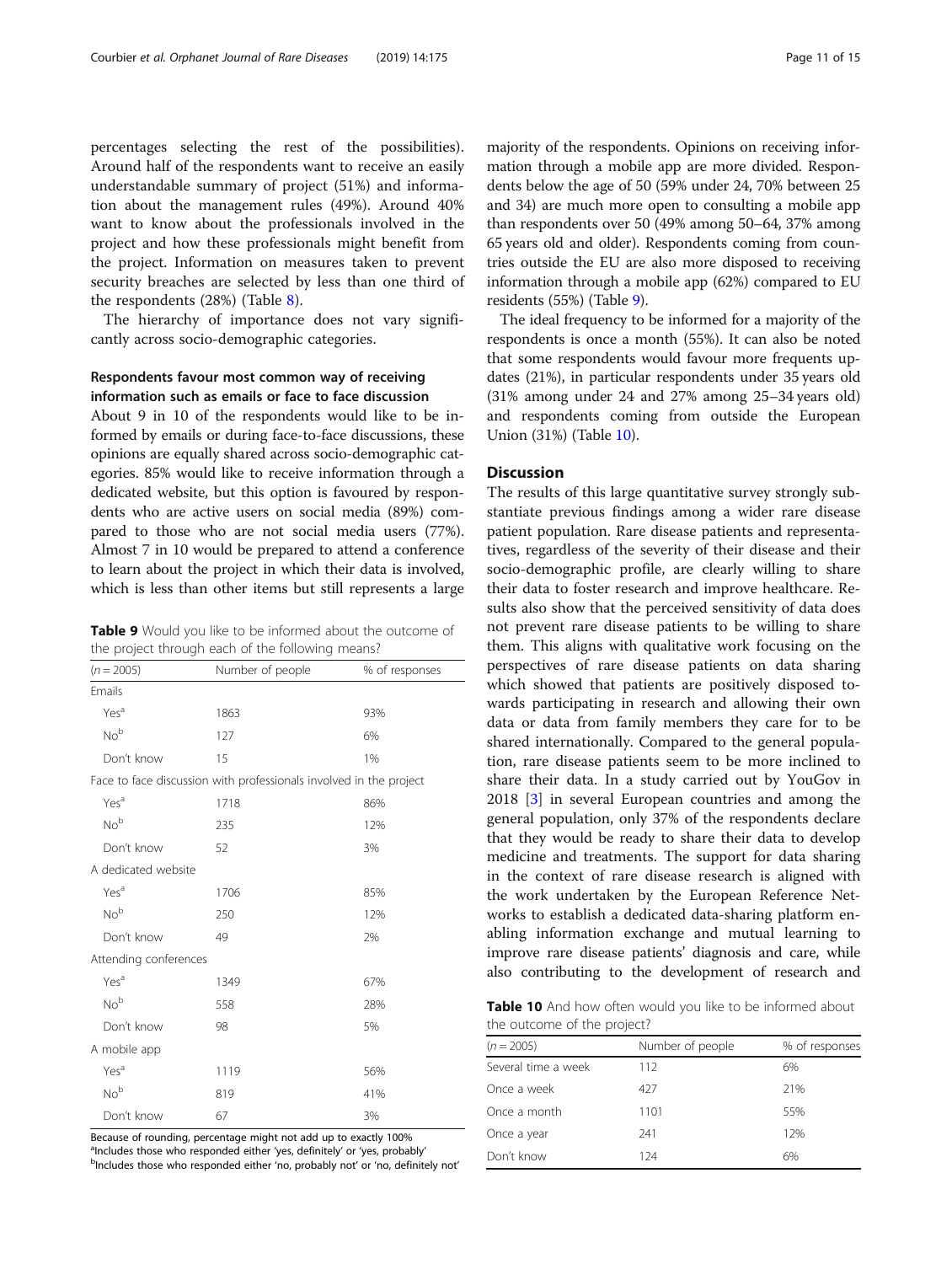innovation. A politically significant initiative was launched last year, with the signature by several EU countries of a declaration whereby their governments commit to cooperate to deliver cross-border access to genomic information. This declaration has the potential to maximise use of health care resources and advance the development of personalised medicine especially in the rare disease field [[12\]](#page-14-0).

Recently, the European Commission released a recommendation to securely share electronic health records across Europe, building on existing programs to share eprescriptions and patient summaries. The Commission wants to create a framework for an EU-wide exchange platform where national systems would be able to exchange information. The potential impact of this recommendation will be entirely dependent on the willingness of countries to make the necessary investments in their national health IT infrastructure [[16](#page-14-0)].

Electronic health records do not yet exist in most EU countries for a number of reasons including lack of interoperability, fragmentation, the large amount of unstructured data and also to some extent a lack of trust in private companies to provide this kind of service. However, there is a trend in Europe showing an emerging political support from several countries to invest in health data hub and electronic health records [\[21\]](#page-14-0). Sharing of health data through the implementation of electronic health records across Europe will enable optimised use of health data to improve healthcare and outcomes for patients as well as promoting research. Furthermore, rare disease patients have expressed their willingness to share their own data for the benefit of others. Indeed, rare disease patients acknowledge the fact that the project in which they are participating will not necessarily have an impact on their quality of life but rather on that of future or younger patients affected. Helping patients affected by their disease in the future or patients affected by other diseases has proven to be the strongest incentive for patients to participate in research initiatives (CISRP 2017 [\[18,](#page-14-0) [37](#page-14-0)]). The fact that patients are motivated to enrol in clinical studies they believe to be scientifically or socially important has been demonstrated among wider patient populations [[35](#page-14-0)].

However, rare disease patients' willingness to share their data does come with specific conditions and requirements. For most patients, it is important to:

# Control how and for which purpose their health data will be shared

Being in favour of sharing data and calling for more control are not contradictory, they are clearly stated as two parallel requirements. Respondents clearly need to be at the centre of data-driven innovation and to be recognised as active agent in data sharing initiatives in which they participate. The current regulatory environment coupled with the trend in public debate sparkled by news on various data breaches, including on social media, are factors contributing to the need for greater control especially by respondents living in the European Union. According to the General Data protection Regulation (Article 6 (4); Recital 502,018), organisations that process personal data for research purposes may avoid restrictions on secondary processing and on processing sensitive categories of data including health data. However, patients' request for control over their data build the case to enable patients to express preferences regarding the use of their data.

Results also show that views regarding the sensitivity of data, preferences in terms of frequency and means to be informed and trust in stakeholders vary significantly by sociodemographic profile. Echoing these trends, dynamic systems have started to emerge as tools that would enable to provide regular and accessible information to patients regarding the purpose and outcome of the projects whilst allowing patients to select and tailor their preferences related to when, how and who can use their data, thus respecting individual preferences with the possibility to amend these over time [[41](#page-14-0)]. More specifically, the concept of dynamic consent has been recently tested and reviewed [\[5\]](#page-14-0) offering the additional potential for improving research outcomes and providing the adapted and flexible system that will be much needed in view of the future technological and regulatory/legal changes in the European health systems. Person-centred approaches and digital solutions are also pushed forward in the Communication on the transformation of Health and Care in the Digital Single Market to organising health and care to allow citizens to actively engage in their health and access scientific information more easily [[15](#page-14-0)].

# Minimise risks and respect concerns whilst promoting research

The perceived specific sensitive nature of genetic and genomic data and the additional vigilance to the way this data should be handled compared to other health data has been reported in previous qualitative studies ([\[31](#page-14-0)], RD-Connect Delphi exercise). This view is more nuanced among the present sample of respondents as information on disability is seen as the most sensitive among the list (51% compared to 49%). Furthermore, in their report "Genome sequencing: what do patients think" published in 2015, Genetic Alliance UK [[23](#page-14-0)] states that 93% of the surveyed patients do welcome the sharing of their genomic data for research purposes. The Genetic Alliance UK report adds that patients consider a lack of genomic data sharing as an hindrance to scientific research progress which in turn would be counterintuitive to their hope for a better quality of lives.

The perceived sensitivity of information on disability can be linked to discrimination rare disease patients are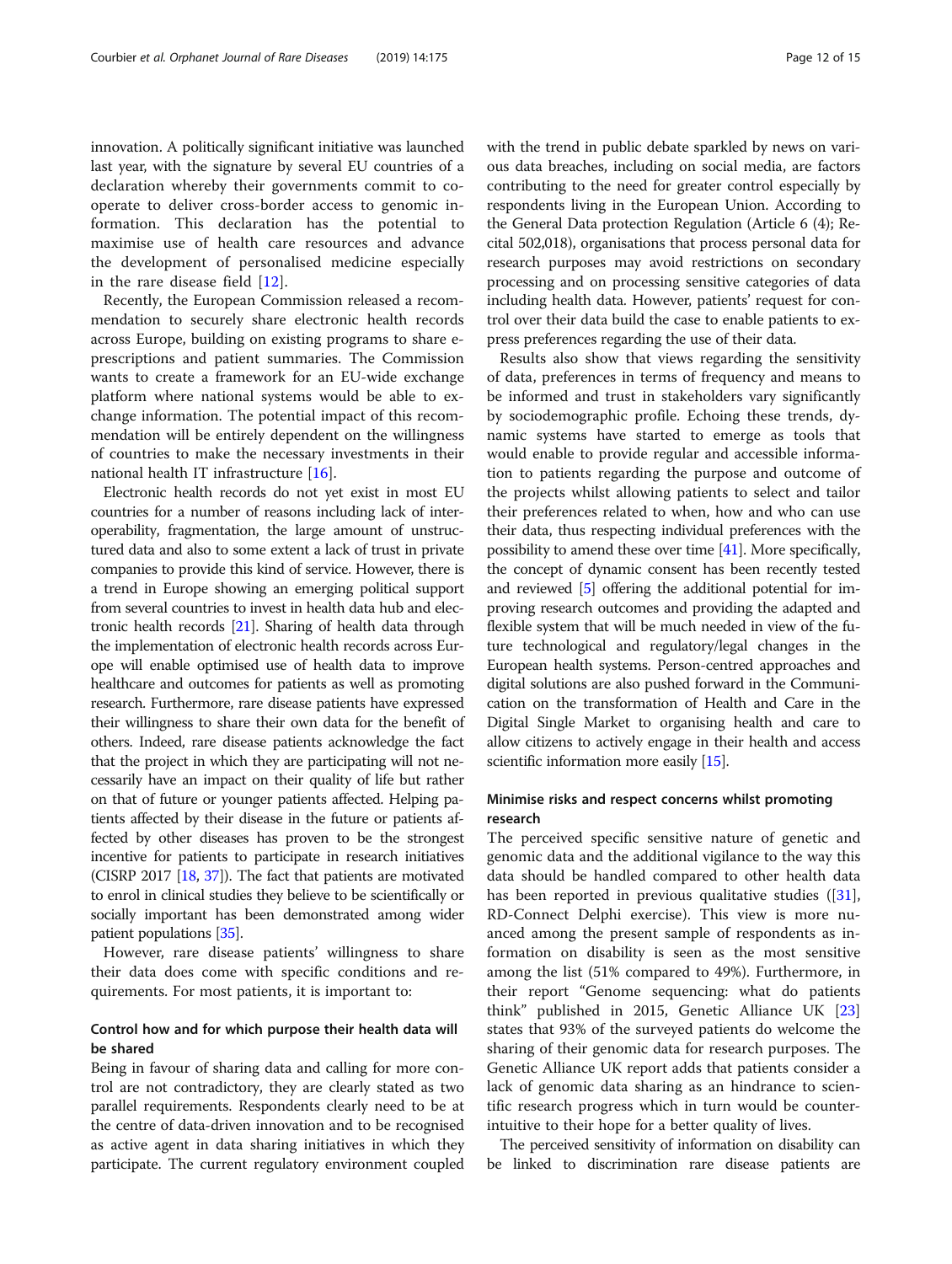experiencing with regard to their condition on a daily basis, in particular in a school or work environment, which was widely reported in previous qualitative activities [\[31](#page-14-0)] and other Rare Barometer surveys [\[17\]](#page-14-0). Ethical and responsible data sharing should be enabled through widespread implementation of the IRDiRC recognised resource, the international charter of principles for sharing bio-specimens and data which provides guidance for effective legally- and ethically-grounded data sharing. Furthermore, several ongoing initiatives are testing the use of the blockchain technology to protect personal data [\[45\]](#page-14-0). Biotechnology companies are also using blockchain to share and protect genomic data (e.g. Genomes.io [[24\]](#page-14-0)).

#### Increase transparency and improve communication

Ensuring patient trust and confidence in the different projects involving data sharing will help sustainable patient participation and increase the chance of successful outcomes for the project. In healthcare settings, it is also associated with better health outcomes in improving treatment adherence, for instance. The results clearly demonstrate that rare disease patients show various levels of trust in different actors and stakeholders who could be involved in data sharing platforms and initiatives. Trust in public bodies who are most of the time initiating and supervising data-sharing initiatives hardly reaches half of the respondents. This has to be considered in a context in which trust toward governments in general and among the general public [[36](#page-14-0)] is low and decreasing. On average in OECD countries, in 2017, only 42% of citizens report having confidence in their government compared 47% in 2007. Lessons should be learned from the collapse of NHS England's care data programme which was paused in 2014 and later abandoned largely due to a loss of public trust [[41](#page-14-0)]. Also, the high level of trust towards healthcare professionals involved in rare disease patient's daily care is important: data sharing initiatives would certainly benefit from involving general practitioners and other healthcare professionals in the management and communication of data sharing initiatives. Interestingly, the Caldicott report states that specific measures need to be taken to gain public trust including better technology standards, proper marketing of the benefits, an easy opt-out procedure, and a "dynamic consent" process [[30](#page-14-0)]. Similarly, respondents expressed different levels of confidence on the ability of ethics committees to grant access to users of their data. Therefore, governance of data sharing initiatives and platforms should include a variety of actors to instigate confidence in the initiatives and ensure patient participation.

The good practices developed and implemented within the framework of the FP7-funded project RD-Connect for the governance of the platform provide confidence to patients and also researchers who deposit data in the platform. The project partners have developed a Code of

Conduct to which users of the RD-Connect platform must adhere to in order to gain access. An additional safeguard is ensured by the data access committee who review all requests for access for the platform and to rule on circumstances where a user's access may be revoked for lack of adherence to the Code of Conduct or other breach of best practice. This committee includes bioinformaticians, clinicians, researchers and patient representatives.

The survey has emphasised the need for rare disease patients to gain access to information related to their disease. It is important to enable rare disease patients to better understand their own health with easier access to information. The rarer the disease, the greater the need for patients - already experts on their disease - to continue to build knowledge on every aspect of their disease and enable them to share updated information with their peers. Scientists, clinicians, patients, industry and policy makers concerned with progress in rare disease research, healthcare and policy, ultimately share a similar goal, which is to ensure faster access to accurate diagnosis and improve healthcare. Therefore, impactful communication within the community needs to be made of strong and accessible common messages in order to break the siloed pattern inherent to rare disease data and expertise.

## Conclusion

The findings of this project add to the emerging literature about patient engagement in rare disease research and the value of, and barriers to, sharing data. The work of EURORDIS on this present survey on patients' perspective and suggested recommendations can inform the moving landscape of data sharing and contribute to this paradigm shift of new norms and expectations.

Taking into account, i) the results of this survey, ii) previous qualitative studies and rare disease patients discussion groups, iii) the evidence-based policy work of EURORDIS, seven recommendations are detailed below. The goal of these recommendations is to inform and support stakeholders involved in data sharing to shape all relevant initiatives.

#### Recommendation 1

Policy makers should ensure implementation of appropriate legislations at European and national levels and pursue efforts to foster cultural, technological and infrastructural changes to further develop international data sharing initiatives in health and research for rare diseases.

## Recommendations 2 and 3

Governing structures of data-sharing initiatives should:

 Develop and implement robust standards to ensure secure, ethical and responsible data sharing whilst putting in place safeguards around data protection;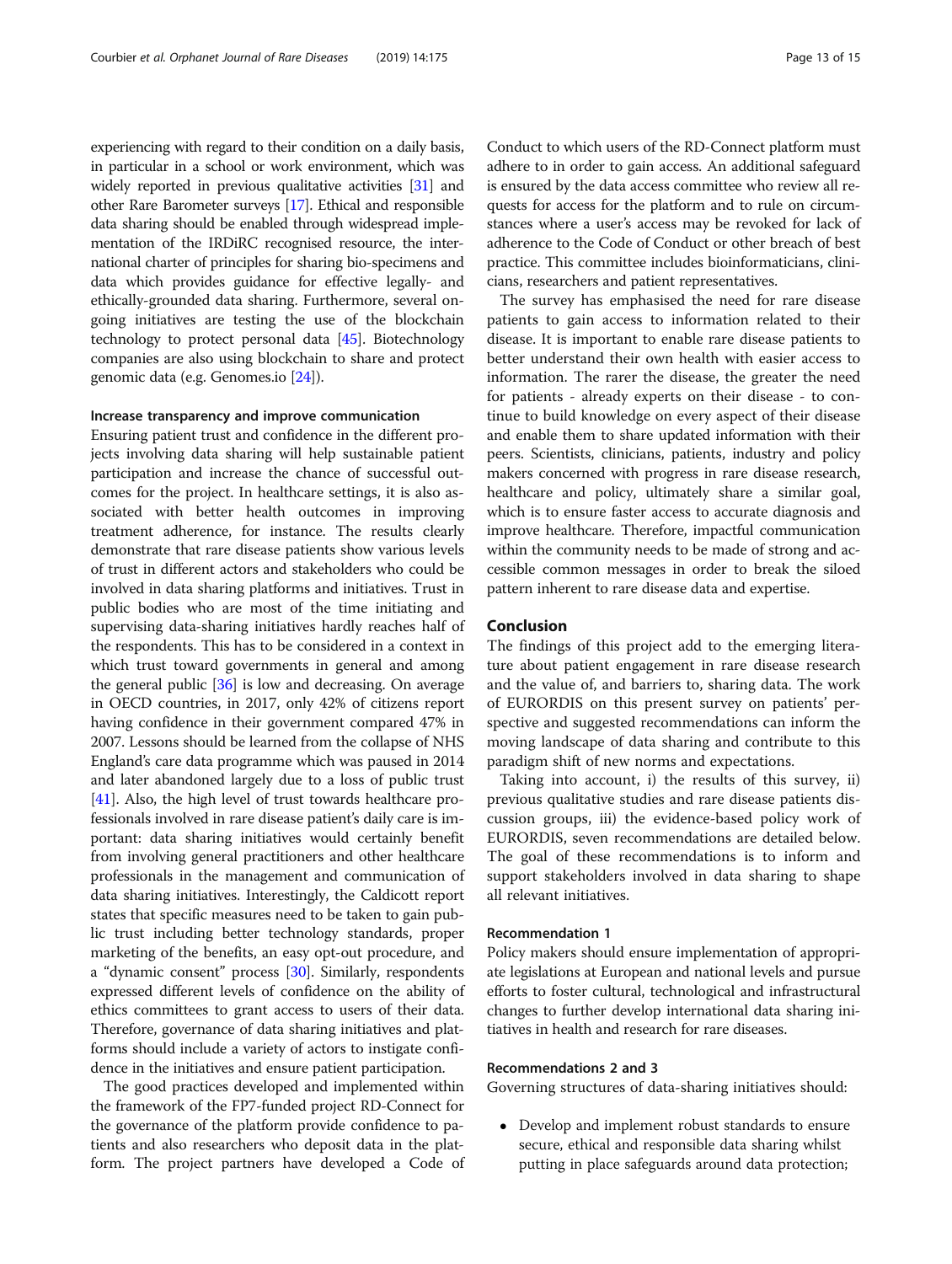<span id="page-13-0"></span>• Include representatives from trusted advocacy organisations, i.e. patient organisations and non-profit organisations as well as clinicians and healthcare professionals.

## Recommendation 4

All stakeholders involved in data sharing initiatives need to promote the development of, and implement, dynamic systems enabling: i) the possibility to express different attitudes and preferences and ii) access to updated information on research outcomes to increase patient participation in research and stimulate data sharing whilst respecting patients' preferences.

#### Recommendation 5

All stakeholders involved in data sharing initiatives including healthcare systems and other relevant authorities should allocate resources at national and regional levels to enable the development of, and facilitate access to, relevant educational resources to enable informed choices for patients to share or not to share their health-related data.

## Recommendation 6

Funders and sponsors of data sharing activities should ensure that adequate financial resources are allocated to improve communication and increase transparency on the purpose and outcomes of data sharing initiatives to maximise the benefits of the project outcomes.

## Recommendation 7

Funders, clinicians and researchers need to emphasise potential health benefits of research studies and healthcare initiatives on future generations and other disease areas, as an incentive for wider participation in data sharing initiatives.

## Limitations

Although this is a significant, large scale survey there are several limitations that future researchers might need to take into account. Participants were identified through a large database of patients who have previously identified themselves as willing to take part in research and surveys to support the work of EURODIS, which might suggest a particular perspective about the value of research and patient participation. Patients with rare disease who are not on the Rare Barometer Voices database are a much harder to reach population. It is also important to note the over representation of female respondents in this sample, which highlights that men with rare disease or male family members are an important, yet under researched population. Although we recognise that these results might not be generalizable to all patients and all rare disease groups, this study represents an important step in

understanding the views of those with rare disease and has led to recommendations to support future research and patient engagement.

# Additional files

| <b>Additional file 1:</b> Profile of the respondents. (DOCX 16 kb)             |
|--------------------------------------------------------------------------------|
| <b>Additional file 2:</b> Relationship with rare diseases. (DOCX 15 kb)        |
| <b>Additional file 3:</b> Repartition by group of diseases [19]. (DOCX 16 kb)  |
| <b>Additional file 4:</b> Diseases with more than 20 respondents. (DOCX 15 kb) |
| <b>Additional file 5:</b> Repartition by country. (DOCX 17 kb)                 |

#### Acknowledgements

The authors are grateful to people living with a rare disease who participated in the survey and in the discussion groups. The authors would also like to thank i) Valentina Botarelli (EURORDIS) for the critical review of the manuscript; ii) all the Topic expert Committee participants for their fruitful contributions: Natalie Banner (Wellcome Trust), Orion Buske (Gene42), Avril Daly (Retina International), Xavier Fourni (MAPI), Victoria Hedley (Newcastle University), Julian Isla (Dravet Syndrome Foundation), Anne-Sophie Lapointe (Vaincre la mucoviscidose) and Deborah Mascalzoni (Uppsala University); iii) Erwan Berjonneau (EURORDIS) for his technical assistance and Sarah Hodgkinson (EURORDIS), for her technical assistance and editing of the manuscript.

#### Authors' contributions

SC designed and supervised the quantitative survey and wrote the manuscript. VBF provided intellectual input into the design of the survey and the manuscript and wrote the recommendations together with SC. RD provided intellectual input into the design of the manuscript and wrote the introduction part together with SC. All authors read and approved the final manuscript.

#### Authors' information

SC, Rare Barometer survey programme senior manager at EURORDIS. VBF, Scientific Director at EURORDIS.

RD, researcher and lecturer at the School of Social Sciences, Cardiff University

#### Funding

European Commission grants: the Operating grant from the European Health programme (2014–2020), the European Union Seventh Framework Programme (FP7/2007–2013) under Grant Agreement Nos. 305444 RD-Connect. Associations: AFM-Telethon, AIPM (Association of International Pharmaceutical Manufacturers).

Corporate partners: Alexion, Celgene, CSL Behring, GSK, Novartis, Pfizer, Sanofi-Genzyme, Shire, Takeda and Mapi for in-kind translation of the questionnaire.

#### Availability of data and materials

More detailed data, in particular socio-demographic breakdowns of the results, is available upon request.

#### Ethics approval and consent to participate

The Rare Barometer Voices database has approval from the French data protection authority (CNIL) and is compliant with the General Data Protection Regulation. Participants provided their email address during registration and gave explicit consent to participate on a regular basis in online surveys. Participants have the possibility to withdraw from the programme at any time. They are informed that data from the survey will be considered through collective analysis. Stored electronic survey records contain no identification of the participating respondents and responses are only analysed as aggregated data which are a consolidation of data relating to multiple patients that cannot be traced back to a specific patient. The survey was hosted and analysed using Sphinx IQ2. This survey software stores the data in France.

## Consent for publication

Not applicable.